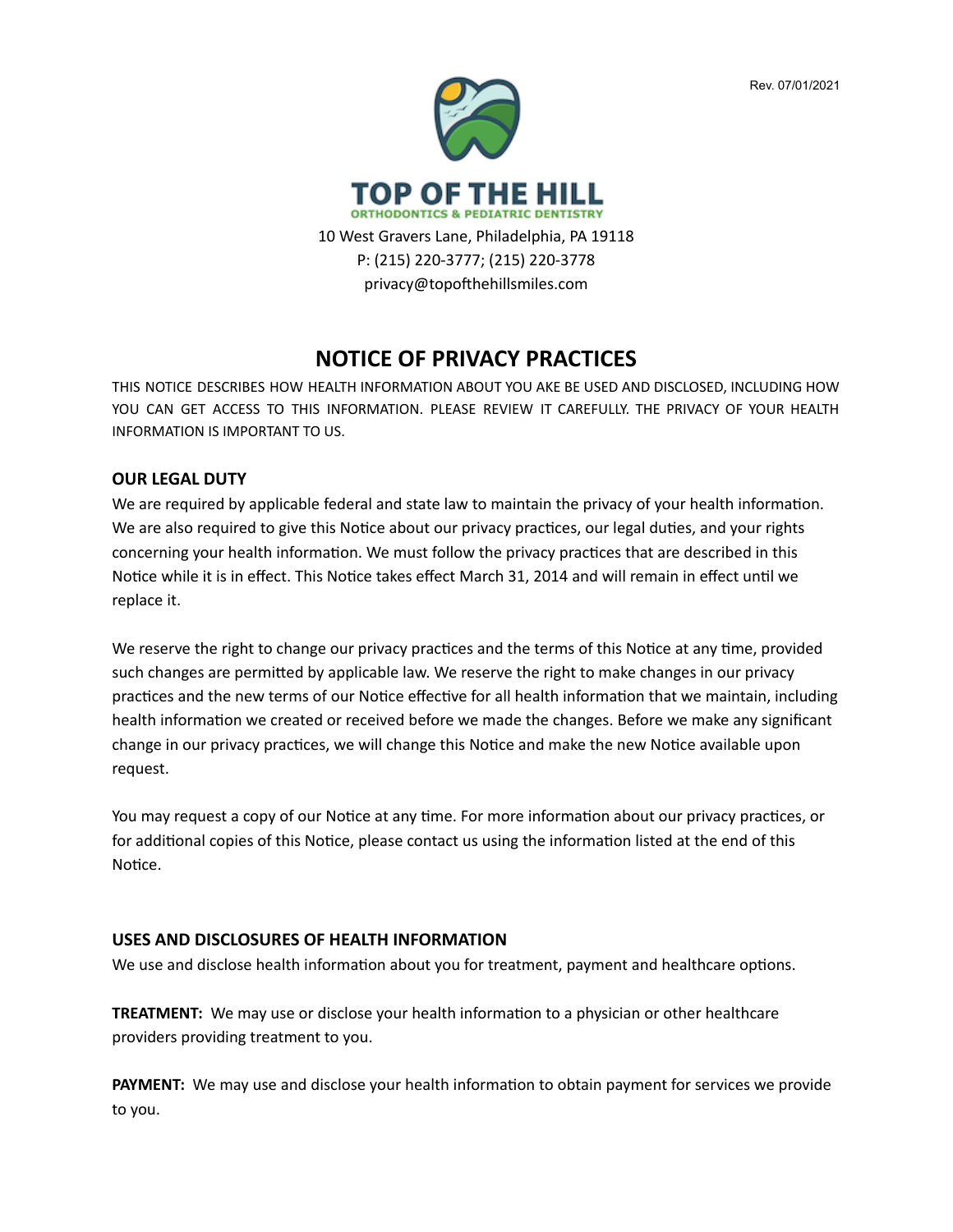**HEALTHCARE OPERATIONS:** We may use and disclose your health information in connection with our healthcare operations. Healthcare operations include quality assessment and improvement activities, reviewing the competence or qualifications of healthcare professionals, evaluation practitioner and provider performance, conducting training programs, accreditation, certification, licensing or credentialing activities.

**YOUR AUTHORIZATION:** In addition to our use of your health information or treatment, payment or healthcare operations, you may give us written authorization to use your health information, or to disclose it to anyone for any purpose. If you give us an authorization, you may revoke it in writing at any time. Your revocation will not affect use or disclosure permitted by your authorization while it was in effect. Unless you give us a written authorization, we cannot use or disclose your health information for any reason except those described in this Notice.

**TO YOUR FAMILY AND FRIENDS:** We must disclose your health information to you, as described in the Patient Rights section of this Notice. We may disclose your health information to a family member, friend or other person to the extent necessary to help with your healthcare or with payment for your healthcare, but only if you agree that we may do so.

**PERSONS INVOLVED IN CARE:** We may use or disclose health information to notify, or assist in the notification of (including identifying or locating) a family member, your personal representative or another person responsible for your care, of your location, your general condition, or death. If you are present then prior to use or disclosure of your health information, we will provide you with an opportunity to object to such uses or disclosures. In the event of your incapacity or emergency circumstances, we will disclose health information based on a determination using our professional judgement disclosing only health information that is directly relevant to the person's involvement in your healthcare. We will also use our professional judgement and our experience with common practice to make reasonable inferences of your best interest in allowing a person to pick up filled prescriptions, medical supplies, x-rays, or other similar forms of health information.

**MARKETING HEALTH-RELATED SERVICES:** We will not use your health information for marketing communications without your written authorization.

**REQUIRED BY LAW:** We may use or disclose your health information when we are required to do so by law.

ABUSE OR NEGLECT: We may disclose your health information to appropriate authorities if we reasonably believe that you are a possible victim of abuse, neglect or domestic violence or the possible victim of other crimes. We may disclose your health information to the extent necessary to avert a serious threat to your health or safety or the health or safety of others.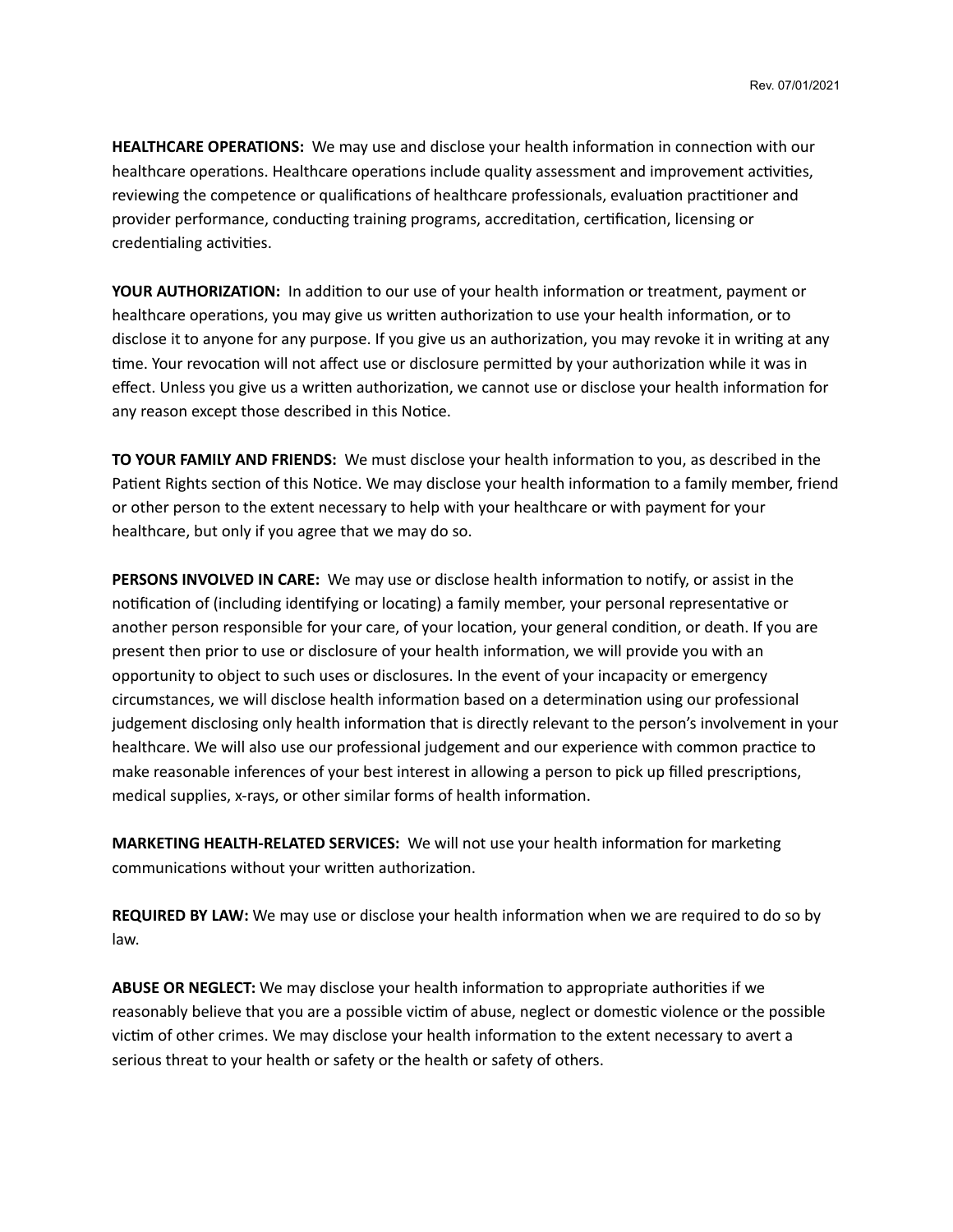**NATIONAL SECURITY:** We may disclose to military authorities the health information of Armed Forces personnel under certain circumstances. We may disclose to authorize federal officials health information required for lawful intelligence, counterintelligence and other national security activities. We may also disclose to correctional institutions or law enforcement officials having lawful custody or protected health information of an inmate or patient under certain circumstances.

**APPOINTMENT REMINDERS:** We may use or disclose your health information to provide you with appointment reminders (such as voicemail messages, postcards, or letters).

## **PATIENT RIGHTS**

**ACCESS:** You have the right to view or obtain copies of your health information with limited exceptions. You may request that we provide copies in a format other than photocopies. We will use the format you request unless we cannot practicably do so. You must make a request in writing to obtain access to your health information. You may obtain a form to request access by using the contact information listed at the end of this Notice. We will charge you a reasonable cost-based fee for expenses such as copies and staff time. You may also request access by sending us a letter to the address at the end of this Notice. If you request copies, we will charge you a \$.25 fee for each page, \$40.00 per hour for staff time to locate and copy your health information, and postage if you want the copies mailed to you. If you request an alternative format, we will charge a cost-based fee for providing your health information in that format. If you prefer, we will prepare a summary or an explanation of your health information for a fee. Contact us using the information listed at the end of this Notice for a full explanation of our fee structure.

**AMENDMENT:** You have the right to request that we amend your health information. Your request must be in writing, and it must explain why the information should be amended. We may deny your request under certain circumstances.

**DISCLOSURE ACCOUNTING:** You have the right to receive a list of instances in which we or our business associates disclosed your health information for purposes, other than treatment, payment, healthcare operations and certain other activities, for the last 6 years. If you request this accounting more than once in a 12-month period, we may charge you a reasonable, cost-based fee for responding to these additional requests.

**ALTERNATIVE COMMUNICATION:** You have the right to request that we communicate with you about your health information by alternative means or to alternative locations. You must make your request in writing. Your request must specify the alternative means or location, and provide satisfactory explanation how payments will be handled under the alternative means or location you request.

**RESTRICTION:** You have the right to request that we place additional restrictions on our use or disclosure of your health information. We are not required to agree to these additional restrictions, but if we do, we will abide by our agreement (except in an emergency).